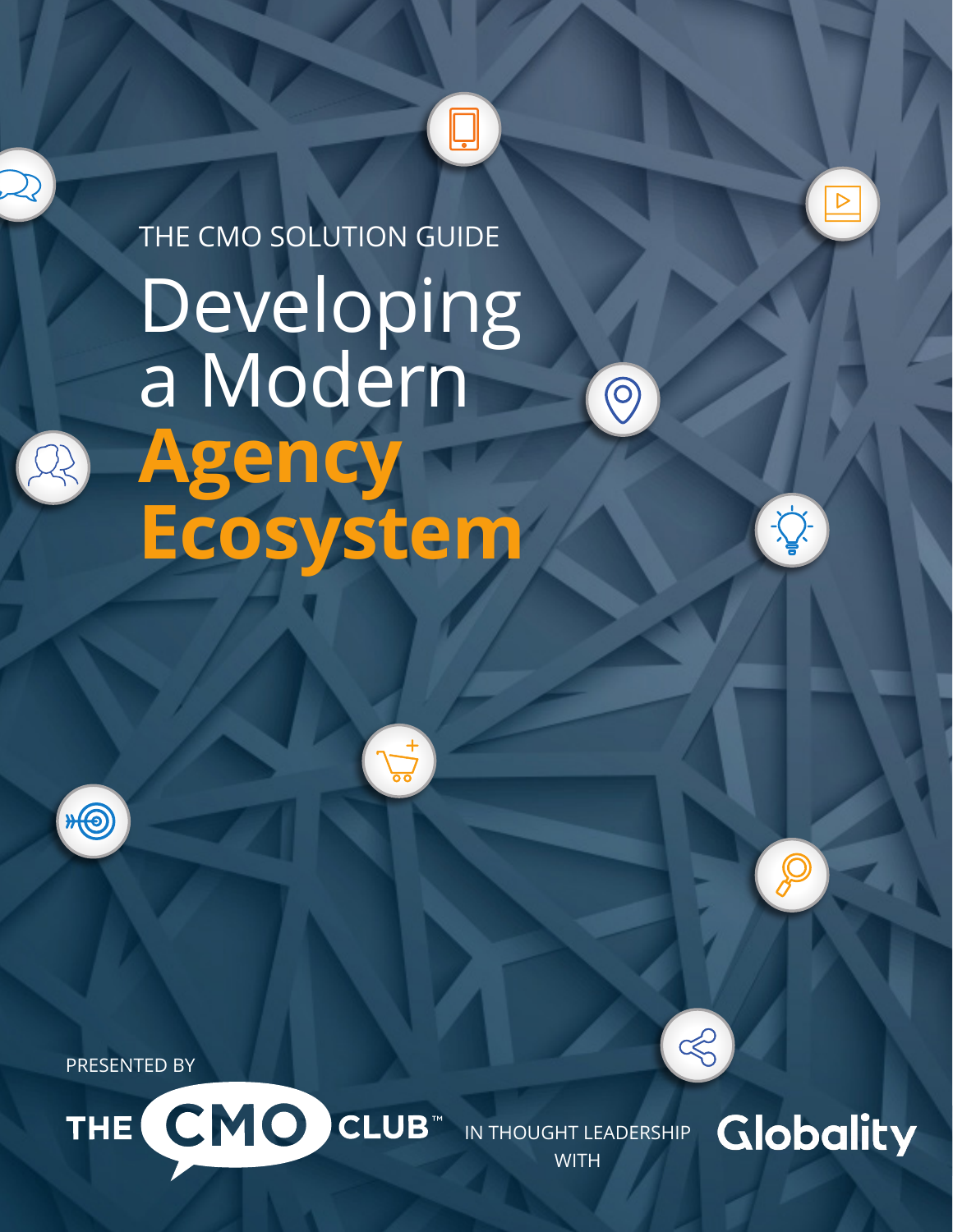#### INTRODUCTION

**Nearly half of CMOs surveyed still utilize an AOR model. But only 14% report satisfaction with their current model.**

**Listen closely** and you may just hear the ghost of David Ogilvy, the father of advertising, rattling his chains as the halcyon days of big agency dominance continues its decade-long decline while the pervasiveness of digital marketing, and the emergence of smaller specialty shops, twist the knife into the time-honored Agency of Record (AOR) model.

Today's CMOs are finding conventional agencies-of-record less agile and less adept at handling the demands of generating quality content for day-to-day social and digital platforms in an efficient and cost-effective way. Yet according to our research **nearly half of CMOs surveyed still utilize an AOR model. But only 14% report satisfaction with their current model**.

This deep chasm can only mean one thing: **marketers are now staring down the next front ripe for much-needed disruption**. Exactly how and what that will look like are critical questions explored in this CMO Club Solution Guide.

This research-based guide examines the current and changing landscape of the agency-client model and uncovers new ecosystem solutions employed by major brands to source and manage the right agency partners to meet all of their needs. **Brands that shift to a smarter strategy now are better poised to acquire the best innovative thinking**, expertise and efficiencies from their partners on all marketing fronts – and put David Ogilvy's soul at ease proving that disruption will breathe new life to the industry.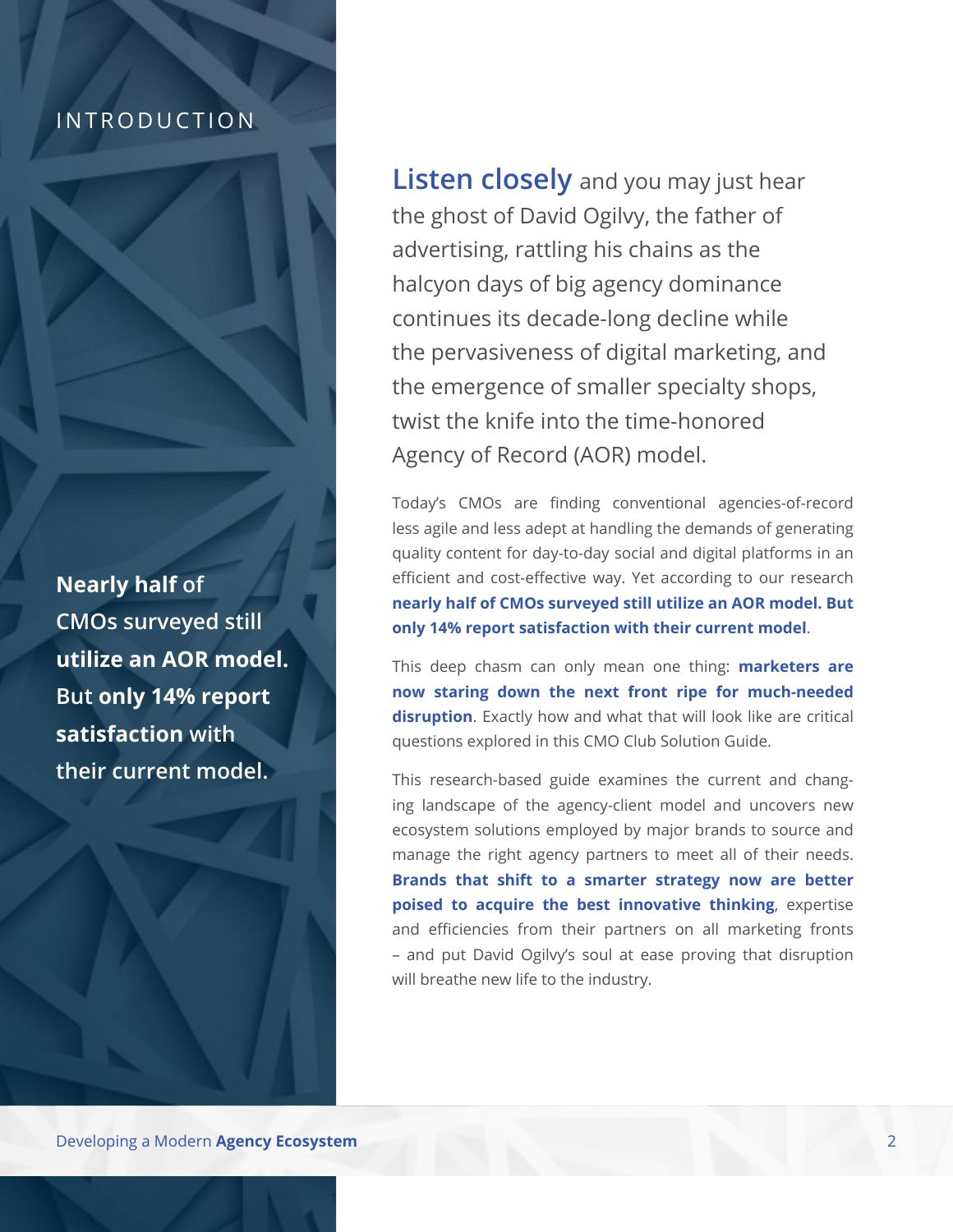### ACKNOWLEDGEMENTS



## **A special thank you**

to the CMOs who participated in this research:



**Douwe Bergsma** Chief Marketing Officer Consumer Business GEORGIA-PACIFIC



**Kathy Parker** SVP Captain Morgan, Premium Whisky Haig Club and Gordons Gin DIAGEO



**Pete Boland** Chief Marketing Officer KELLY SERVICES



**Emily Culp** Chief Marketing Officer KEDS



**Christina Meringolo** VP, Consumer Engagement BAYER CONSUMER HEALTH



**Shuchi Sarkar** Global Marketing Head, HP Graphics Solution Business HP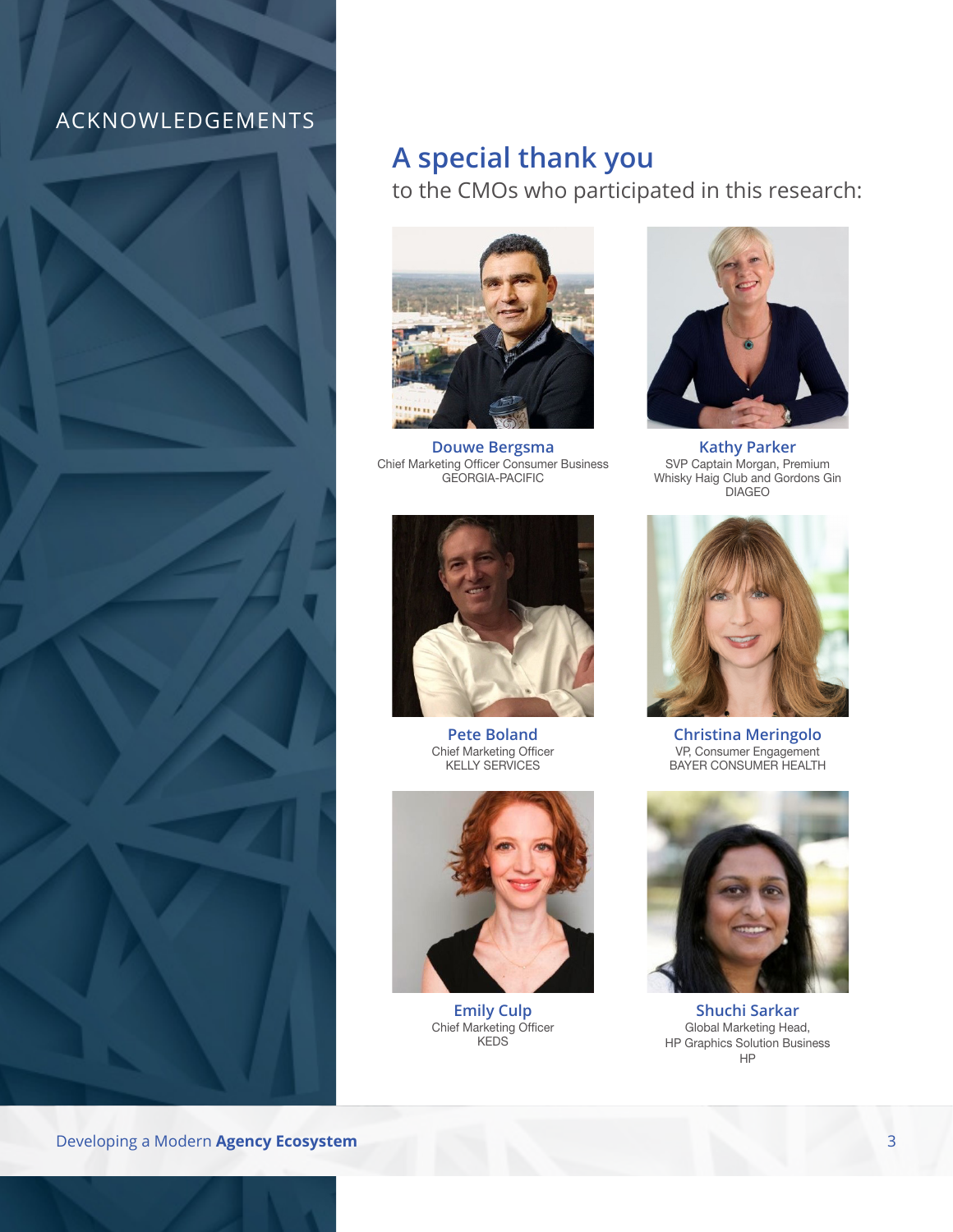#### EXECUTIVE SUMMARY

# **TRANSFORMING THE TRADITIONAL**  CLIENT-AGENCY RELATIONSHIP

## Out with the old, in with a whole new ecosystem

New research confirms what Chief Marketing Officers (CMOs) have been grappling with over the last few decades: the inability of an Agency of Record (AOR) model to keep up with the many faceted and escalating demands of today's complex digital and social marketing space. The gap is very real and it is widening.

As a result, CMOs continue to struggle with deep dissatisfaction and increasing restlessness with the traditional agency-client model. "Marketers used to be able to rely on one agency partner, but because of the sheer pressure of the content brands need today, it's very difficult for any single agency to deliver what you need, at the standard you need," explains Pete Boland, CMO at Kelly Services.

The CMO Club, in thought leadership with Globality, recently surveyed 106 CMOs from a range of businessto-consumer and business-to-business brands across all verticals to examine the current state of shifting agency partnerships. We also spoke one-on-one with marketing executives of consumer and business brand leaders including, Bayer, Diageo, Georgia-Pacific, HP, Keds, and Kelly Services to gain insights into emerging new partner ecosystems that meet the demands for innovation, relevant content, and cost efficiencies.

#### **What is the primary agency model you use?**

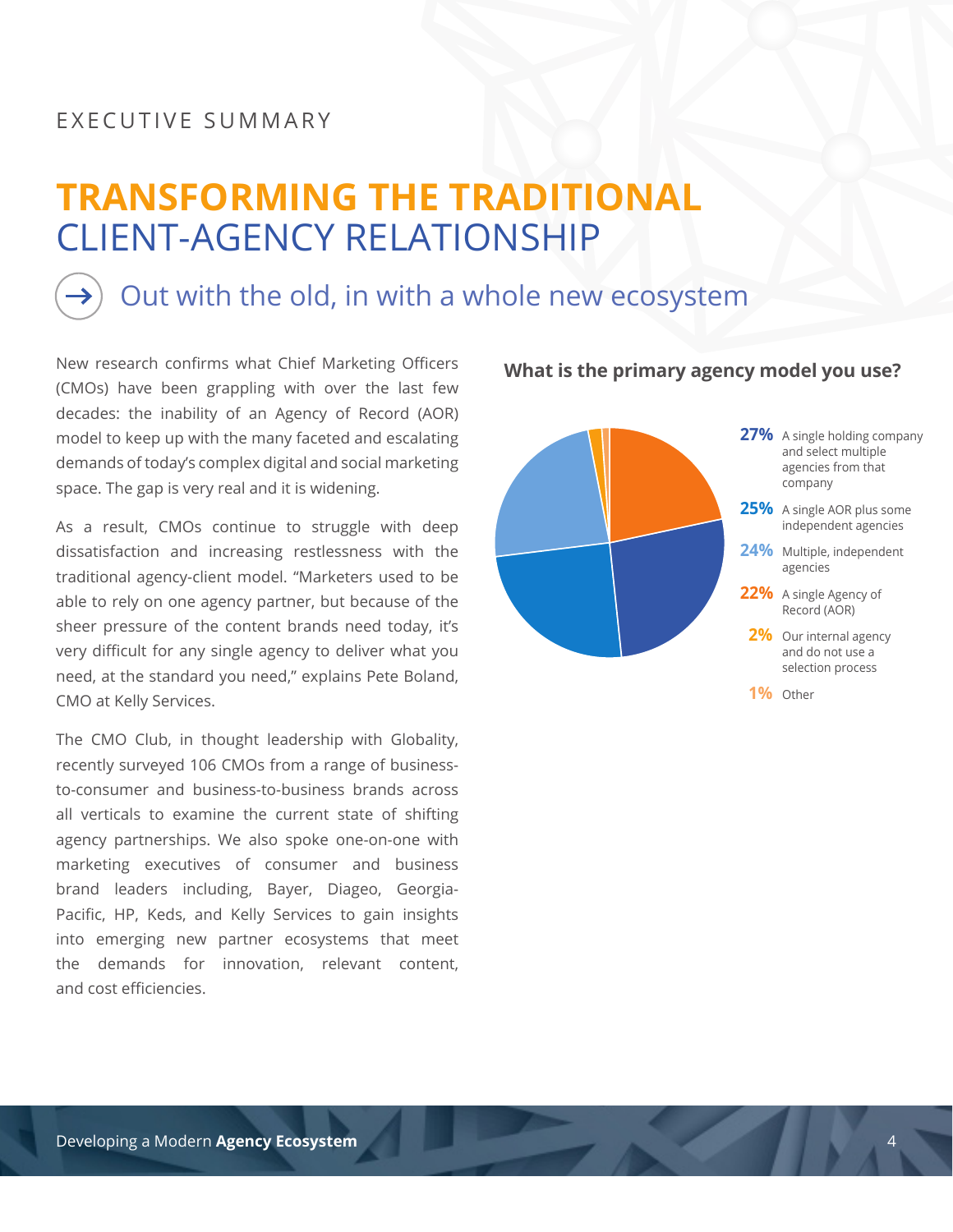### **Are incremental changes enough?**

Despite a clear-eyed awareness that old models of doing business are broken, CMOs still find it difficult to make significant changes in their agency relationship. According to this thought leadership research, **half of CMOs still employ the old AOR model and the slow and expensive RFP process**, even though they know they could gain more efficiency, creativity and better value by contracting with independent agencies.

To their credit, **many brands are indeed supplementing their agency partnerships with smaller, independent, nimble agencies that bring subject matter expertise to the challenge** – a critical component of shaping a better agency ecosystem. About half of marketers surveyed report diversifying their stream of providers, either sourcing entirely from an ecosystem of independent agencies (24%) or supplementing AOR with independent agencies (25%).

It is a good start, but the experiences of the brand leaders interviewed for this guide illustrate that **a more radical shift in the agency ecosystem is needed to (effectively) tackle this dilemma**. "You have to have an entrepreneurial and experimental mindset to make it happen," surmises Douwe Bergsma, Chief Marketing Officer Consumer Business at Georgia-Pacific.

### **Are agencies' internal efforts to adapt enough?**

The shifting landscape has not been lost on worldwide agencies either. Some large global marketing companies have been acquiring smaller agencies to close the competency gap and retain a full-service relationship with clients. Simultaneously, many large agencies also have begun to integrate their own operations in response to client needs and the evolving market. **But it isn't enough to stall the inevitable – an outright client-agency disruption.**



#### **How satisfied are you with your current agency model?**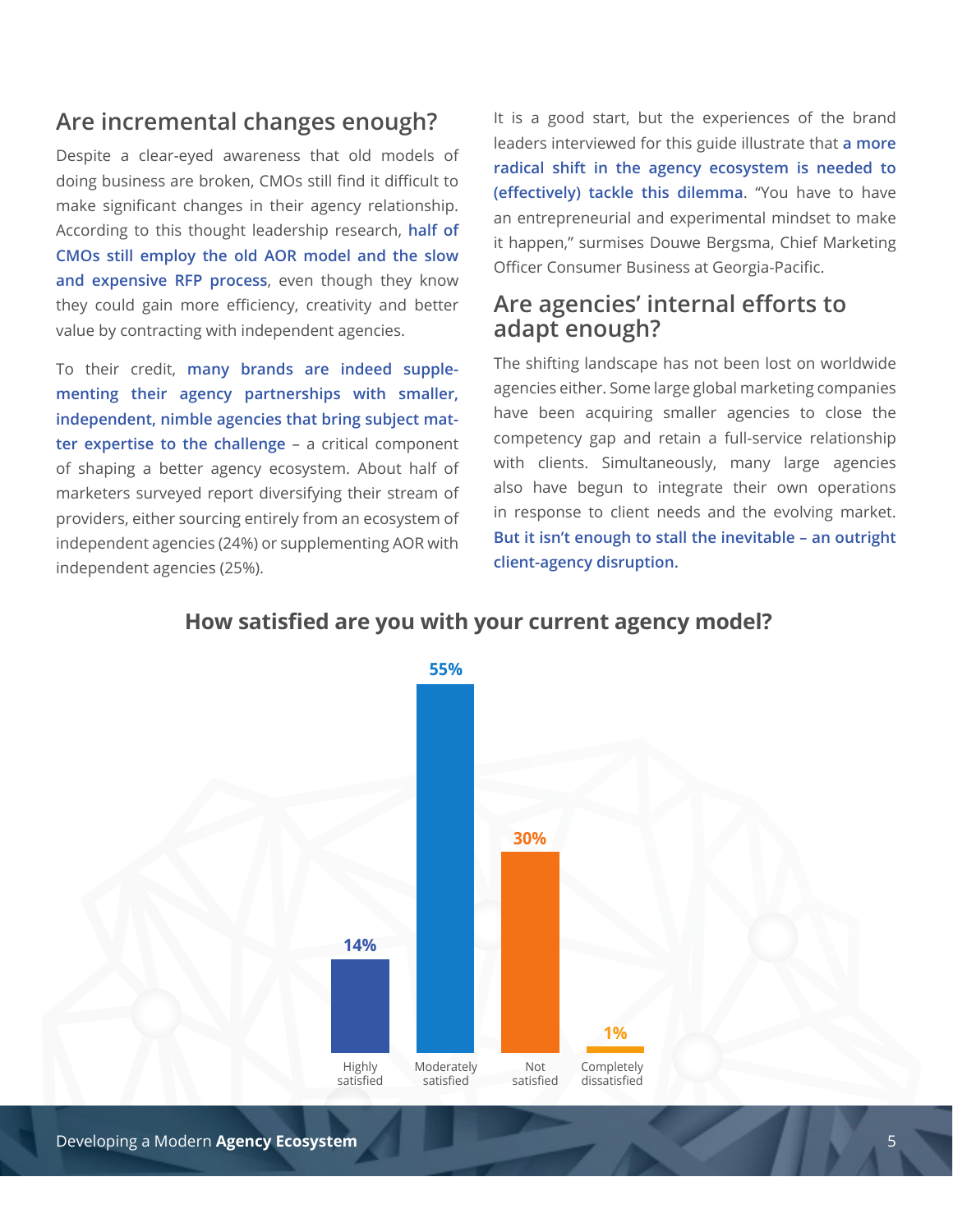# **DEVELOPING A MODERN**  AGENCY ECOSYSTEM

## The 4 components of transforming your agency-client model

As the marketing realm continues to become more complex and large agencies continue struggling to meet the many and varied demands it presents, a fundamental question emerges: **How do brands embrace the most efficient, effective agency model and still maintain a cohesive strategy, brand and message?**

To answer the question, it is useful to examine the reasons brands are slow to change agencies or their overall partner strategy. Already operating under tighter budget and time restraints, marketers lack both of those resources to engage new providers in the RFP process.

According to the study, CMOs' top concerns are investing in educating new agencies to bring them up to speed on their needs, and the time-consuming process of finding and vetting new agencies.

The experiences of marketers who pioneered initial strategic shifts seem to provide a cautionary tale about

attempts to undertake major changes. As Christina Meringolo, VP, Consumer Engagement, at Bayer, explains it, over a decade ago, the changing marketplace dynamics began to drive an unbundling of agency services. "When the media landscape first started to change and one agency couldn't meet all of their needs, many brands went really wide." Over time, marketers began to see the flaws and limits of this strategy and are pivoting once again. "The industry is shifting again," Meringolo says. "That broad model is inefficient: too many partners at a table not big enough for all; agency networks are expanding their resources and offerings to meet more needs; and companies are developing their own skills internally."

With hindsight in clear focus, forward-thinking brands are addressing four key components of a modern agency ecosystem that prove instrumental to transforming the agency-client relationship.



#### **What is most challenging about changing agencies? (select top two)**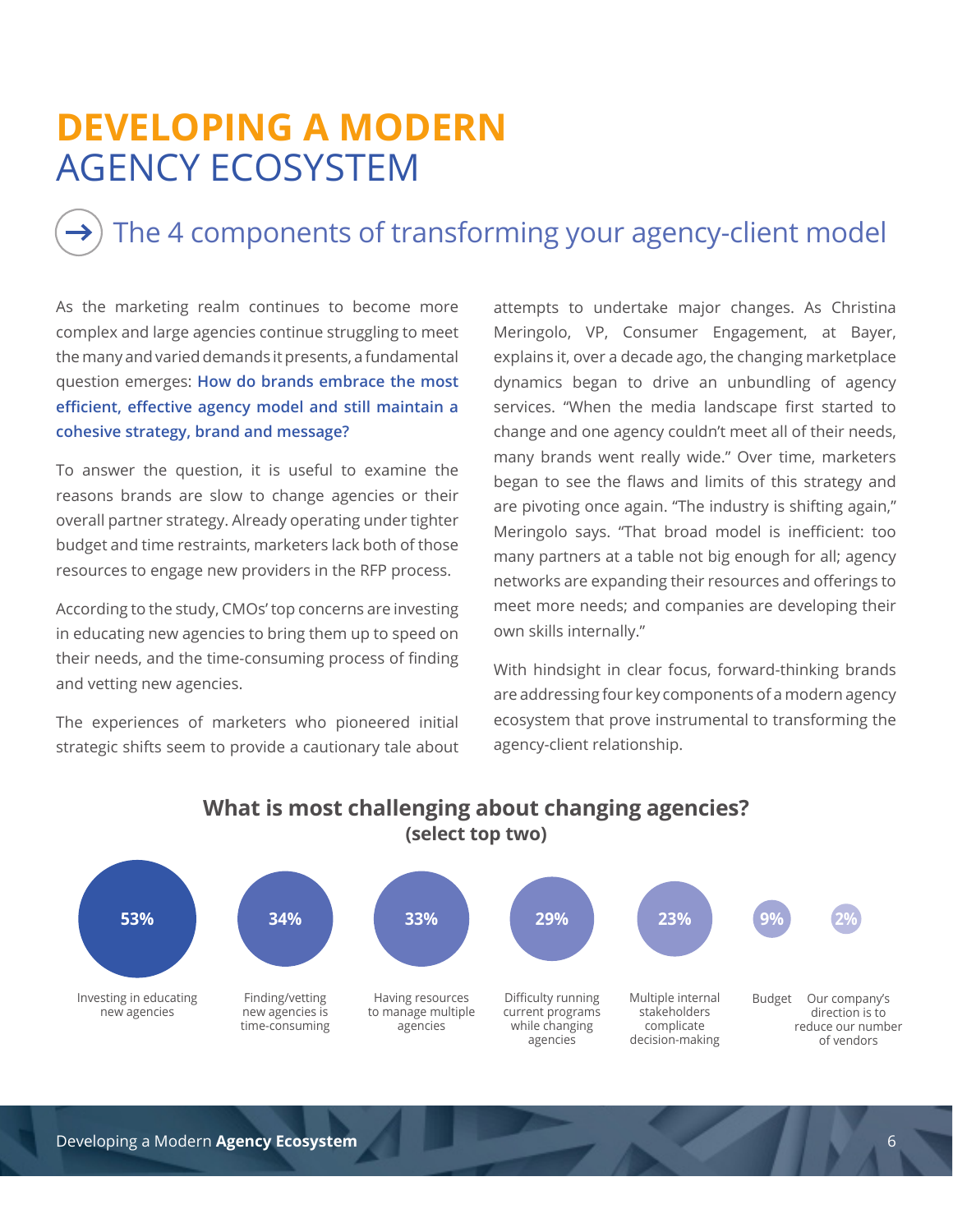### KEY COMPONENTS

# **CORE COMPETENCIES** 1

### Partnering with agencies that excel in their specialty

Large agencies can no longer provide all the services that clients need to meet today's insatiable appetite for content. So it is no surprise that brands are largely dissatisfied with their Agency of Record model. Specifically, **55% of survey respondents cite "lack of innovation" as a source of dissatisfaction; 35% indicate the AOR model "capabilities are too narrow."**

To fill this void, **58% of CMOs say they partner with small or mid-size agencies.** Marketers use these independent shops to get better, personalized service, increase the value of their marketing dollars, and garner the creativity needed to break through the clutter.

This approach is proving highly effective on global brands such as Captain Morgan and Haig Club at Diageo PLC. According to the brand's SVP, Kathy Parker, their agency ecosystem is optimized around the competencies of a set of partners, rather than one-stop shop. "If none can deliver on a specific channel or need, then we'll bring in a new agency. But we're not constantly looking for new agencies for every brief," she explains.

Print leader HP finds similar success with this strategy, according to Shuchi Sarkar, Global Marketing Head, HP Graphics Solution Business. "We are in an experience age where every customer touch point must be meaningful. Our audiences want personalized experiences that speak to them. We will work with agency partners that fully understand how to bring experiences to life across the entire omnichannel."

#### **Why are you dissatisfied with the AOR model?**

**15%** I don't want to pay a premium **35%** Their capabilities are too narrow for my needs **31%** My account is typically run by less experienced people **55%** Lack of innovation/creativity

To generate content for its e-commerce and social media needs, Georgia-Pacific looks to the expertise of crowdsourcing outfits for effective solutions, rather than agency size. "We work with best-in-class agencies, big and small, to develop content to support our brands," states Douwe Bergsma, Chief Marketing Officer Consumer Business with the brand.

#### **Why do you use/ or would like to use small or mid-size agencies? (Choose all that apply)**

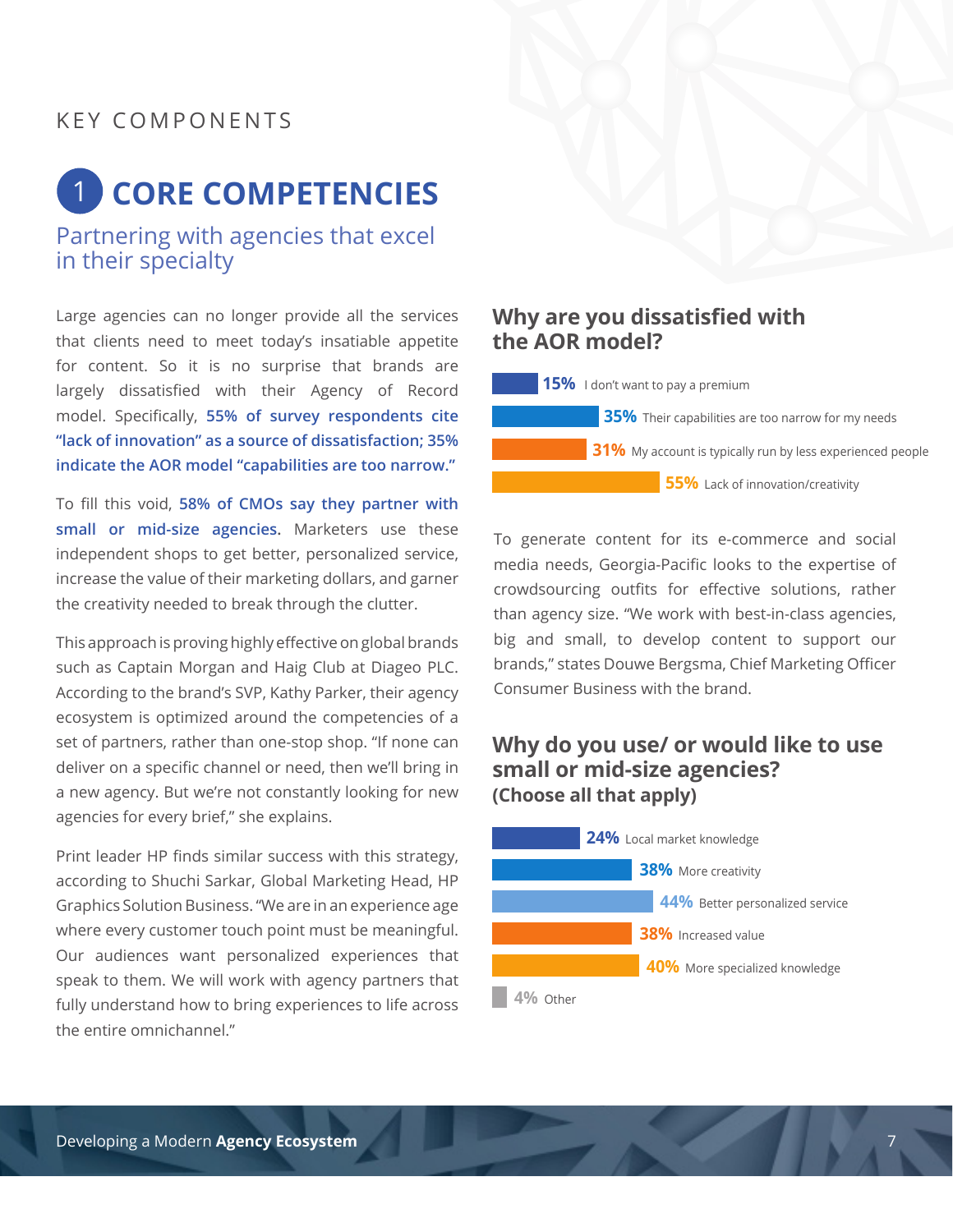# EMERGING SOLUTIONS

### **PARTNER ECOSYSTEM Georgia-Pacific**

Georgia-Pacific eschews the term agency model for the preferred "partner ecosystem" descriptor. This system comprises of an internal manager for each area of marketing, from media and data-driven marketing, to content and social. They oversee the work across a variety of internal and external agency partners serving its brands. "Our internal and external agencies work side by side," according to Douwe Bergsma, Chief Marketing Officer Consumer Business with the brand.

The paper products giant works with various bestin-class partners to develop specific channel assets and content. The partnership aspect of this model is what makes it work. For example, he says, "We have a strong relationship with our media partner who works not only with our media manager, but also with our content leader. They literally share an office, so natural overlaps like that help keep our strategies consistent." Georgia-Pacific also makes a formal effort to bring its internal and external partners together at joint business planning sessions.

As with any ecosystem, this one is always shifting to adapt to the changing environment. "We want to remain very agile," Bergsma states. This fluid, entrepreneurial culture allows the brand to employ small, rapid experimentation with their partners and their ecosystem every 12-18 months.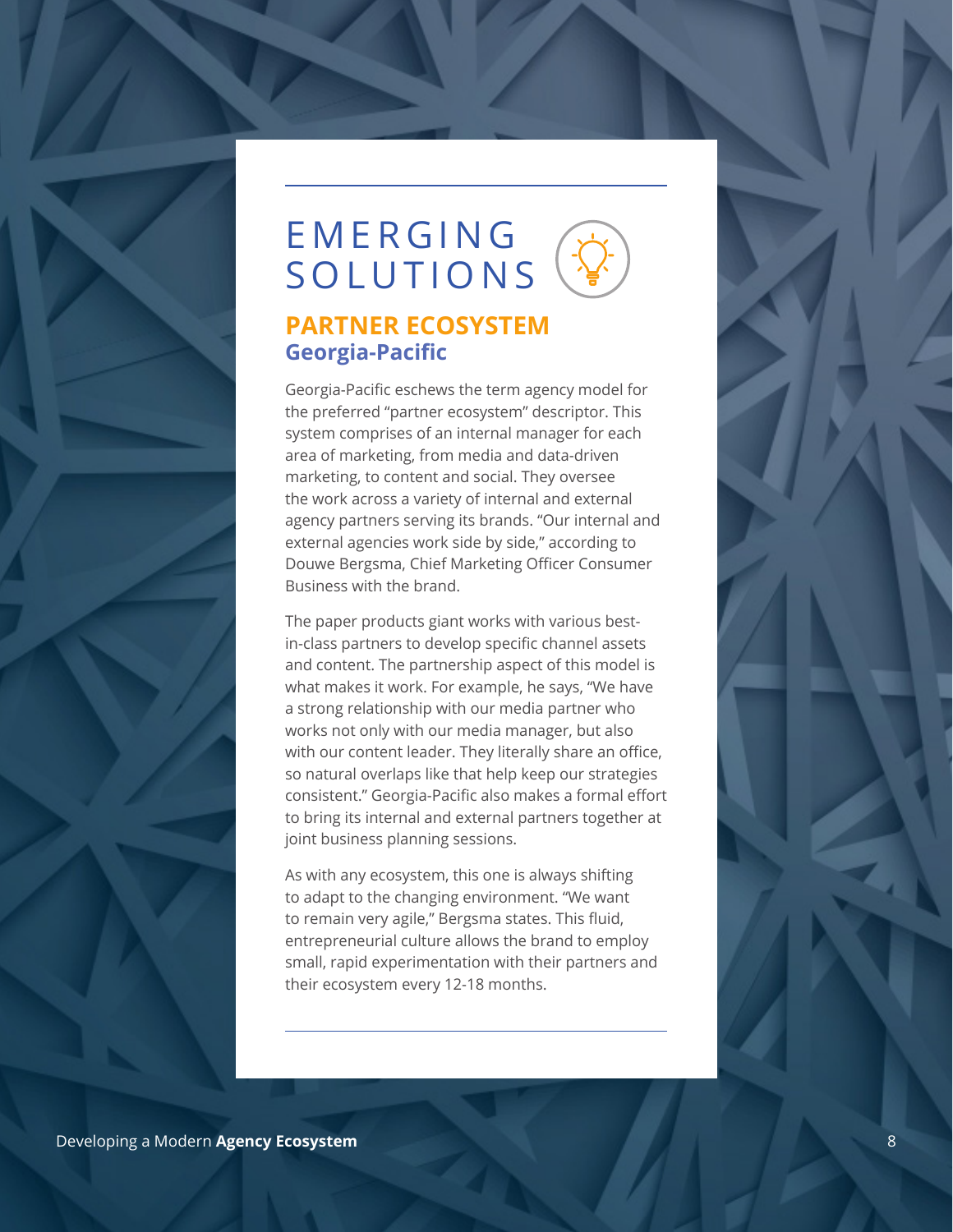# 2 **COST EFFICIENCIES**

### Diversifying partners and bolstering in-house capabilities

Marketing organizations across brands are under tremendous pressure to do more with less. "The sheer cost of the traditional AOR model was scarily high and I always found it quite difficult to know exactly what we were paying for," shares Boland. Using smaller agencies, he says, gave him better visibility into the value his company was getting.

It is no different in the B-to-B space. In Sarkar's experience, big agencies that excel at lead creative, lack B-to-B marketing skills such as writing blogs, designing infographics, or creating account-based content. "But if they do have it," she observes, "it's very expensive to acquire. That's not the way it works in B-to-B."

In addition to tapping into the expertise of specialty shops to rein in costs and increase marketing output and effectiveness, brands are bolstering their in-house capabilities like never before. **The power of in-house capabilities was a recurring theme heard loud and clear in 1:1 conversations with CMOs.**

At Keds, for example, CMO Emily Culp says, "We work with fewer agencies because we have brought multiple functions in-house so we can ensure speed to market and cohesion within our omni-channel storytelling."

A mere five or six years ago, Georgia-Pacific had no internal agencies at all. That gap became painfully obvious when the brand assessed their agency's cost and agility to generate the volume and quality of content they required. "We realized we needed more content and needed it faster, but both came at a significant

price," says Bergsma. Building an internal agency has allowed Bergsma's team to be more agile and responsive to growing and shifting content needs.

The story is similar at HP. "We brought a lot of skills in house – data analytics, account-based marketing," Sarkar says, and other capabilities to supplement the work of its media partners and account based agencies. In addition, she says, "We've developed strategic content skills within our own department so that we can work out the customer journey content, then use our agencies to produce and place the content." To Sarkar, this is critical: "As a brand, you want to own your own content strategy and journey." Having a strong in-house capability ensures it.

## "The benefits to doing work in-house are enormous from a cost, agility, quality and quantity standpoint."

#### **Douwe Bergsma**

Chief Marketing Officer Consumer Business GEORGIA-PACIFIC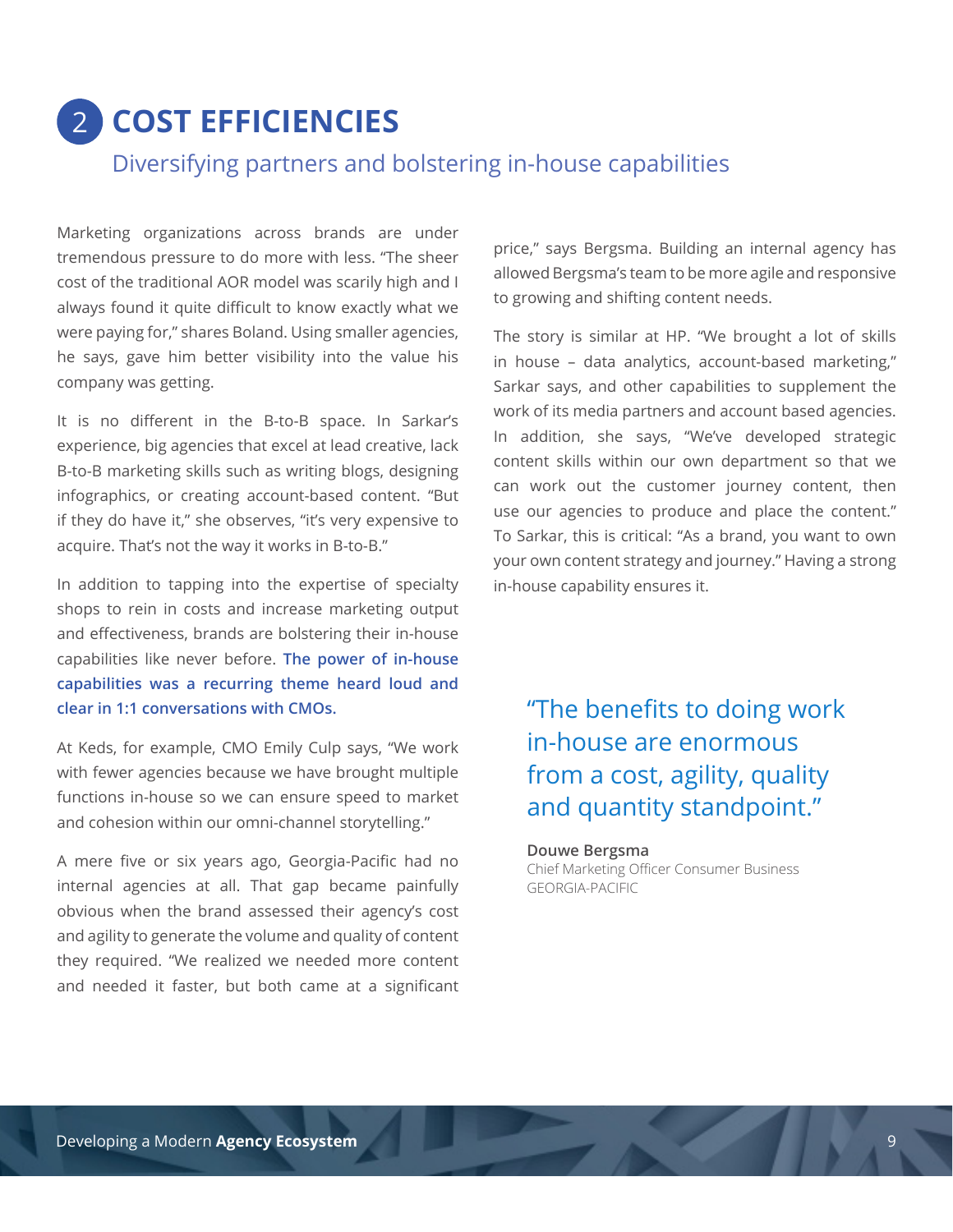# EMERGING SOLUTIONS

## **PARTNERSHIPS Diageo**

"Partnership" is the more fitting way to describe the agency relationship model at Diageo, according to Kathy Parker, SVP Captain Morgan, Premium Whisky Haig Club and Gordons Gin. "Our model is optimized around agencies' competencies rather than one-stop shop." Working primarily with a core set of agency partnerships, Parker says the relationships are based on some level of flexibility, agility and creativity and they are on board with that. "Cultural alignment between agencies and our brand is very important."

This hybrid model has proven quite satisfactory for the brand, especially as they operate in an open and transparent way with their partners up front. "We establish the scope of work with our partners at the beginning of the year, so they can manage their own resources accordingly. They understand that they might not always get the lion's share of the budget for the year or they might not always lead the process."

To keep messaging cohesive, Parker says they bring partners on board early and at the same time, as needed. "For big campaigns, we'll have a multi-agency briefing with all current agency partners in the room together." For other campaigns, the brand briefs each partner separately through the lens of their particular specialty.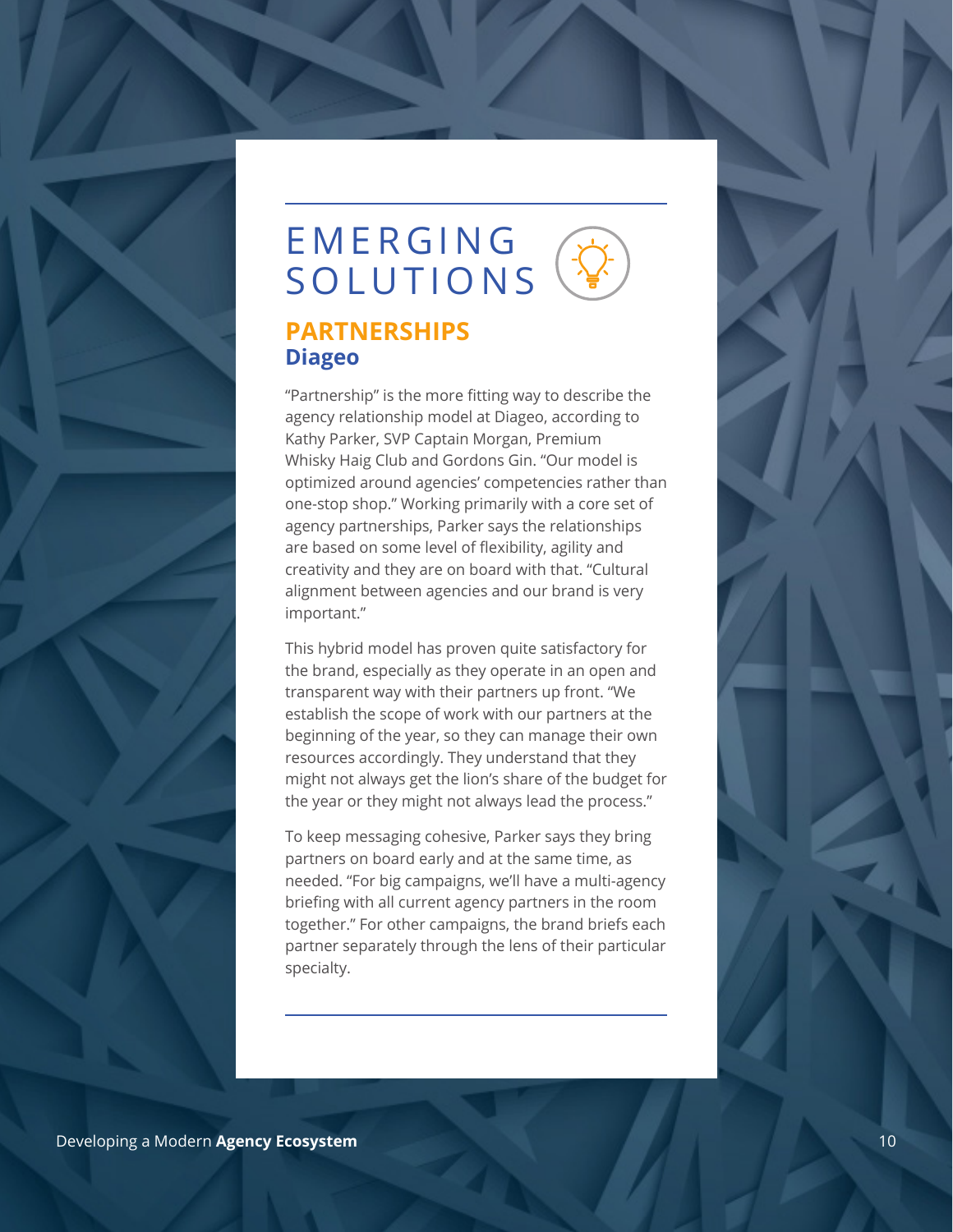# 3 **CREATIVITY & INNOVATION** Sourcing big ideas and specialized competencies

Today's market is saturated with content. "You have to be innovative and disruptive to catch customers' attention," observes Sarkar. Pete Boland concurs. "There's so much noise out there from a consumer point of view, it's harder to break through."

This is where – and why – marketers are taking advantage of the competencies offered by smaller firms specializing in social, content, video and other channels. As a previous CMO at Schwab, Boland says the fragmentation of the media market meant he was able to access remarkable talent at reduced costs from creatives who had left big agencies to start independent shops. "You're in a battle for ideas in brand marketing. You want the best, brightest, freshest ideas you can because you have to try so many things today to see if they work," Boland said. He was able to achieve this by contracting with multiple independent agencies.

Whether working with their lead agency or niche roster partners, Sarkar says she likes to devote a portion of her budget to ideas that are "totally out there." She encourages the team to pursue that and seek edgy solutions from HP's agency partners.

CMOs interviewed agree that having a strong relationship with all agency partners allows marketers to push them to push the boundaries of creativity. At Diageo, Kathy Parker explains, "If we have great relationships with our partners, we can encourage them to be bolder and more creative because they know the brand and the standards we expect."

## "We have produced great work with smaller, more niche agencies."

#### **Shuchi Sarkar**

Global Marketing Head, HP Graphics Solution Business HP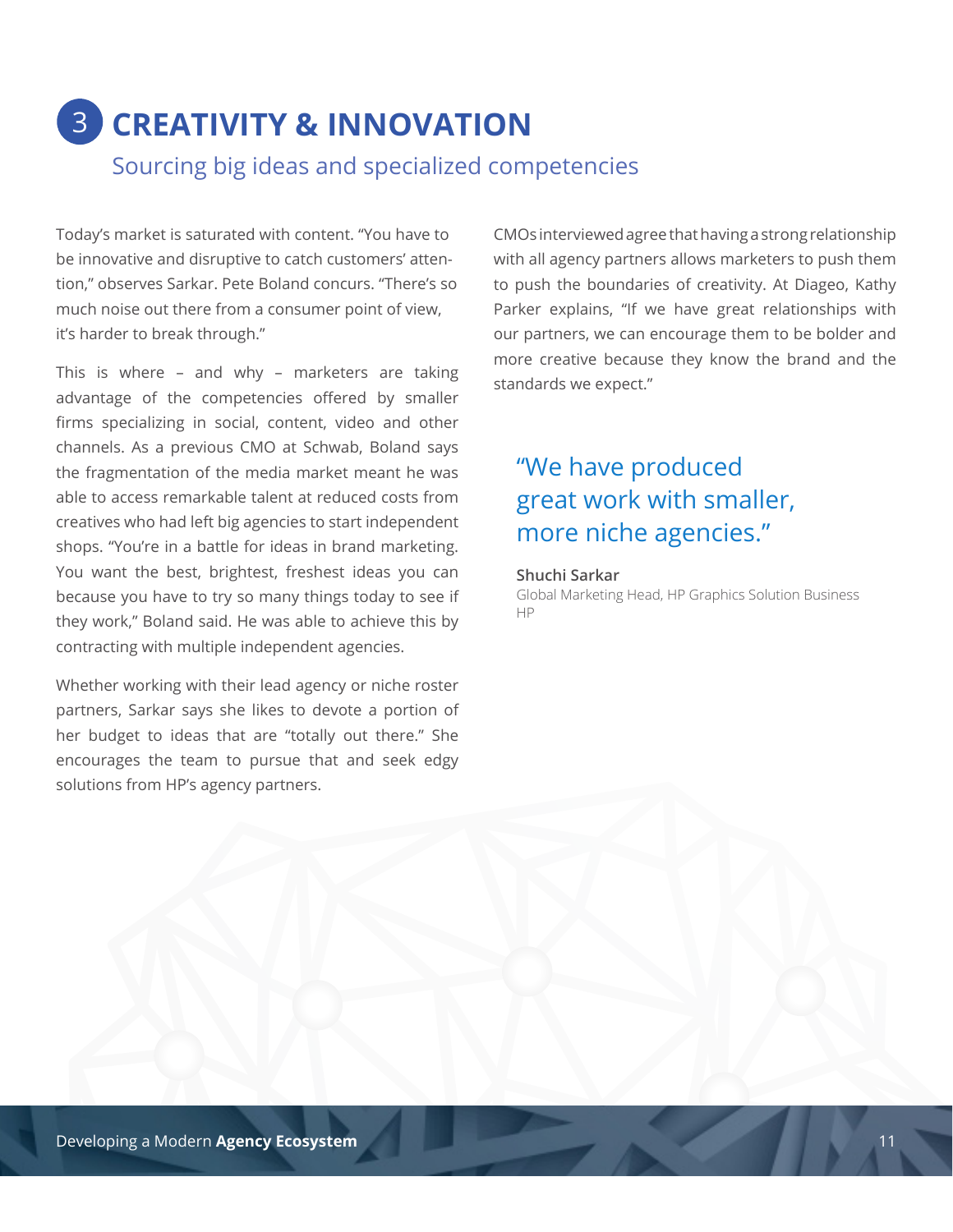# EMERGING SOLUTIONS **OPEN MODEL Kelly Services**

Pete Boland, CMO of Kelly Services, and former Senior VP, Head of Brand at Charles Schwab, recognized the shifting landscape and considered three agency relationship models to best serve Schwab. After weighing the benefits and drawbacks of the traditional AOR (Agency of Record) model, the Roster Model, and the Open Model, he ultimately chose to transition away from a single agency (Agency of Record) model to an open model. He says the benefits were enormous – reducing costs and stimulating great ideas.

Embracing an open model, he explains, must address four areas to make the transition successful:

#### **People**

You must assess the skills gaps on your team and bring in brand leaders who can take ownership of the brand, strategy and identity, rather than simply "give orders" to an agency. The team must be comprised of people adept at communicating ideas across agency partners and they must be rewarded for good ideas. "You have to have your team on the hunt for great, actionable ideas."

#### **Culture**

Boland believes teams must move away from an executional mindset and culture to one where ideas lead the way. "No longer are you outsourcing creativity and ideas to a single agency, your team must foster ideas across all agency partners and constantly be on the hunt for ideas." When Boland was CMO at Charles Schwab, he often brought outside agency partners in to meet the internal marketing team to stimulate creative energy, attitudes and inspiration.

#### **Process**

Getting new agencies on-board quickly is critical to transitioning to the new, multiple-agency Open Model. "You must institute a rigid and clear process for insuring that you inculcate your master brief and brand across all agencies." If not, he warns, you can get fragmentation of your brand.

#### **Systems**

Using the right technology can ensure a more agile, efficient and successful team. Boland says, "I love the idea of having a dynamic creative brief." He also recommends using tech to keep track of your brand image library and upgrading your marketing stack.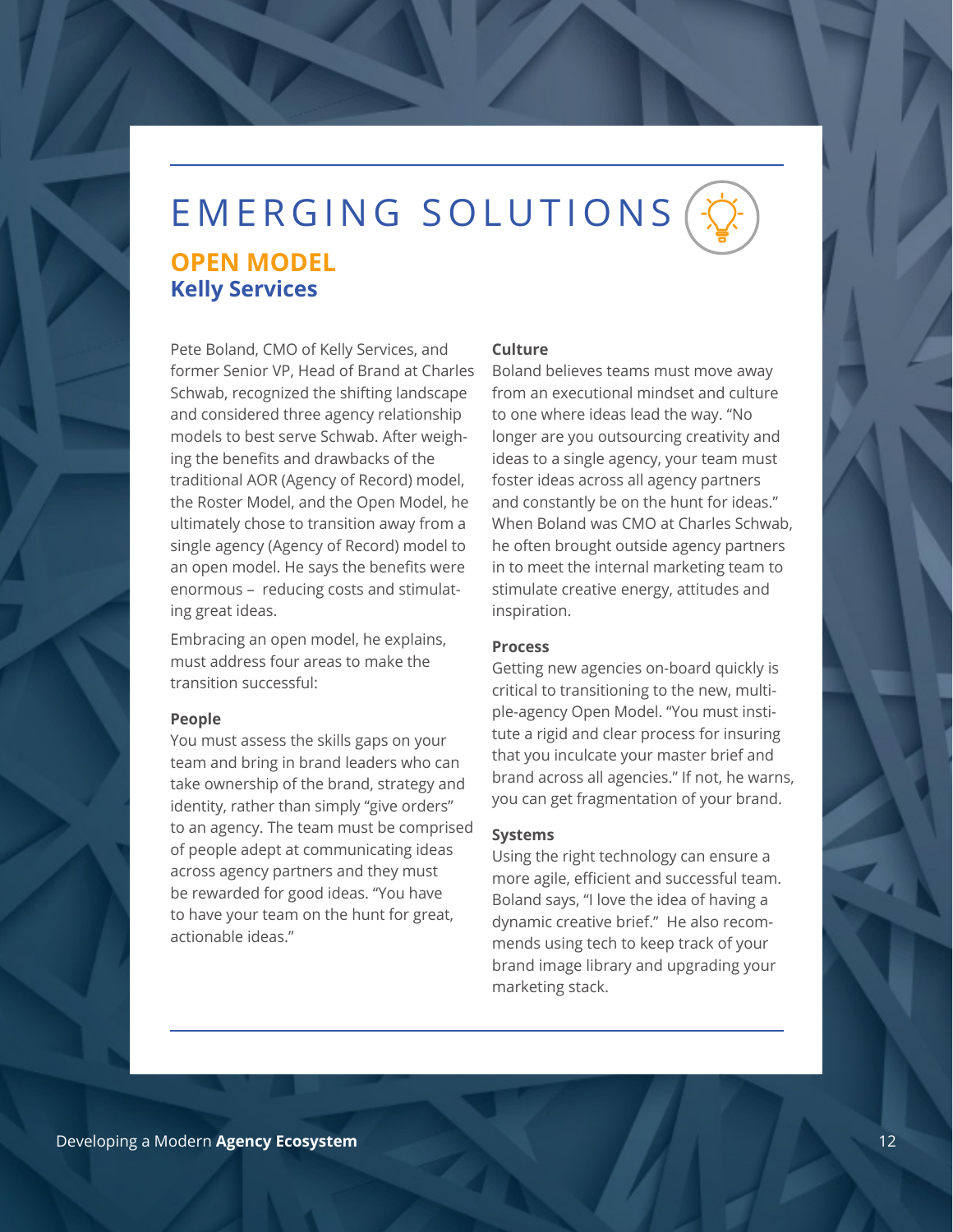## 3 **MANAGING AN INTEGRATED AGENCY MODEL & TEAM**

Corralling the partners and the message

Marketers branching out beyond a single source – 55% of survey respondents work with 4-6 agencies – are solving one problem, but face another: How to maintain a closed loop of creativity, messaging, and resources among your ecosystem of internal and external agencies.

Diageo places that responsibility in the hands of each global brand leader within the company. "The marketer who leads the project is the ringmaster who pulls everything together into one circus," says Parker. "They're responsible for making sure everything is cohesive and consistent."

Keds has found that its consumer-centric approach is a winning formula to keep all efforts in check. Emily Culp explains, "We have one omni-channel media partner, so we can ensure our consumer is at the core of everything we do. As a result of having all of marketing – retail, social, affiliate, e-commerce functions, etc. – in one cohesive team, we have an amazing ability to coordinate with our agencies and bring great ideas rapidly to our consumer."

When making the transition to a multi-agency, open model, Boland says getting new agencies on-board quickly is critical. "You must institute a rigid and clear process for insuring that you inculcate your master brief and brand across all agencies." If not, he warns, you can get fragmentation of your brand.

This is also why it is crucial for external agencies and internal teams to work side by side, a key component to Georgia-Pacific's agency ecosystem model.

### **What do you do to optimize your agency ecosystem? Select all that apply.**

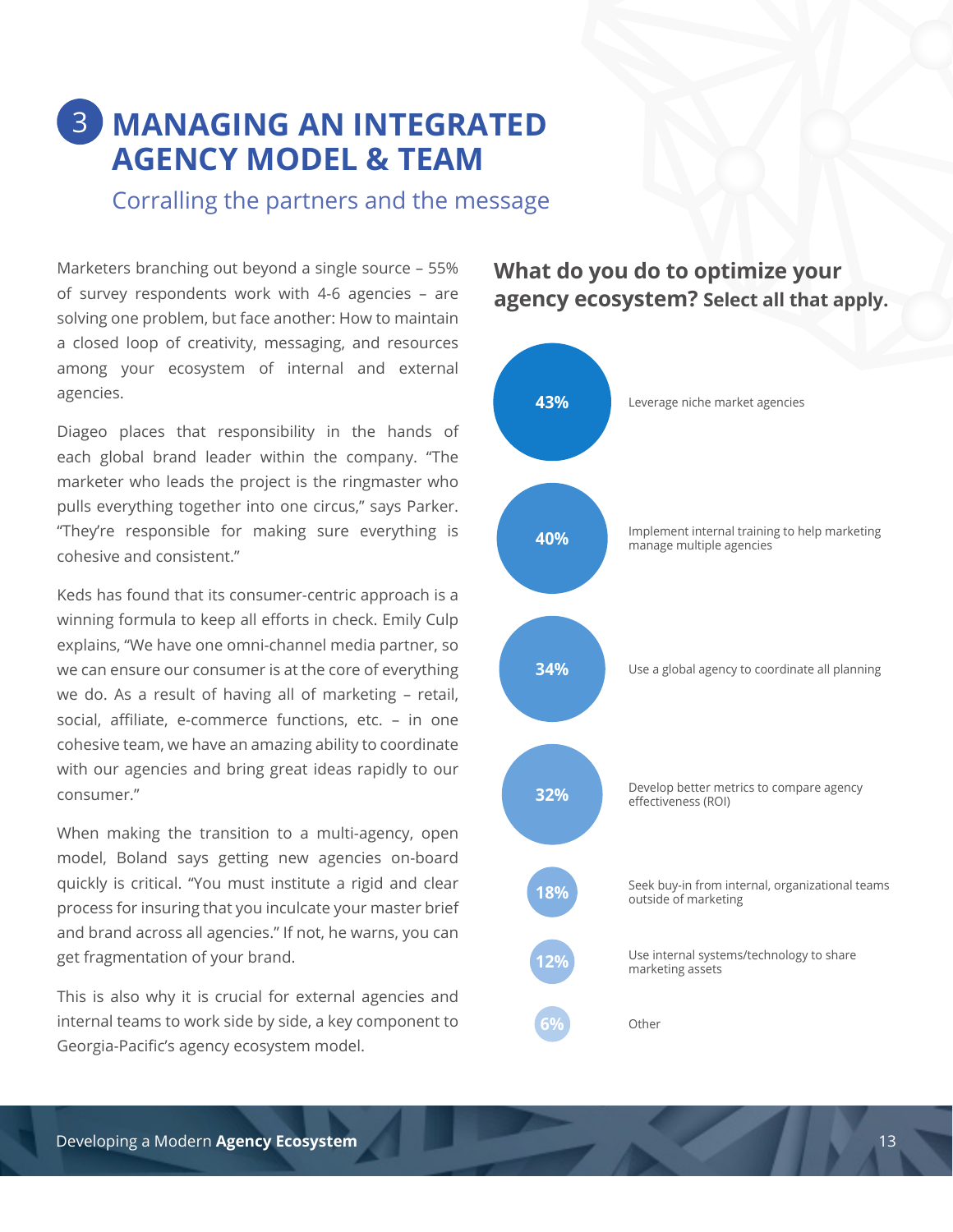# **TIME TO DISRUPT THE RFP PROCESS** WITH TECHNOLOGY?

Could technology be a linchpin to helping marketers disrupt their agency ecosystem? **The most innovative CMOs use tech to simplify and accelerate the process of finding, hiring, on-boarding and paying agencies.** They realize that when tech takes time and cost out of the system, the company has more time to focus on big ideas and brand building. That has been Pete Boland's experience as a CMO: "It's honestly a fantastic time to be in marketing today because there are great tools and technology that can help you. They can remove friction from the process and keep it moving along quicker."

Christina Meringolo at Bayer agrees. "We implemented a new sourcing system to make it easier for internal teams to source from the list. It's very easy to see how AI could help streamline the RFP process by filtering responses."

"Technology that brings partners with specialty skills together in a seamless way is ideal," surmises Shuchi Sarkar of HP.

With the ongoing trend amongst agencies to outlay significant resources for creative pitches, technology is a welcome part of the disruption for all partners in the client-agency ecosystem.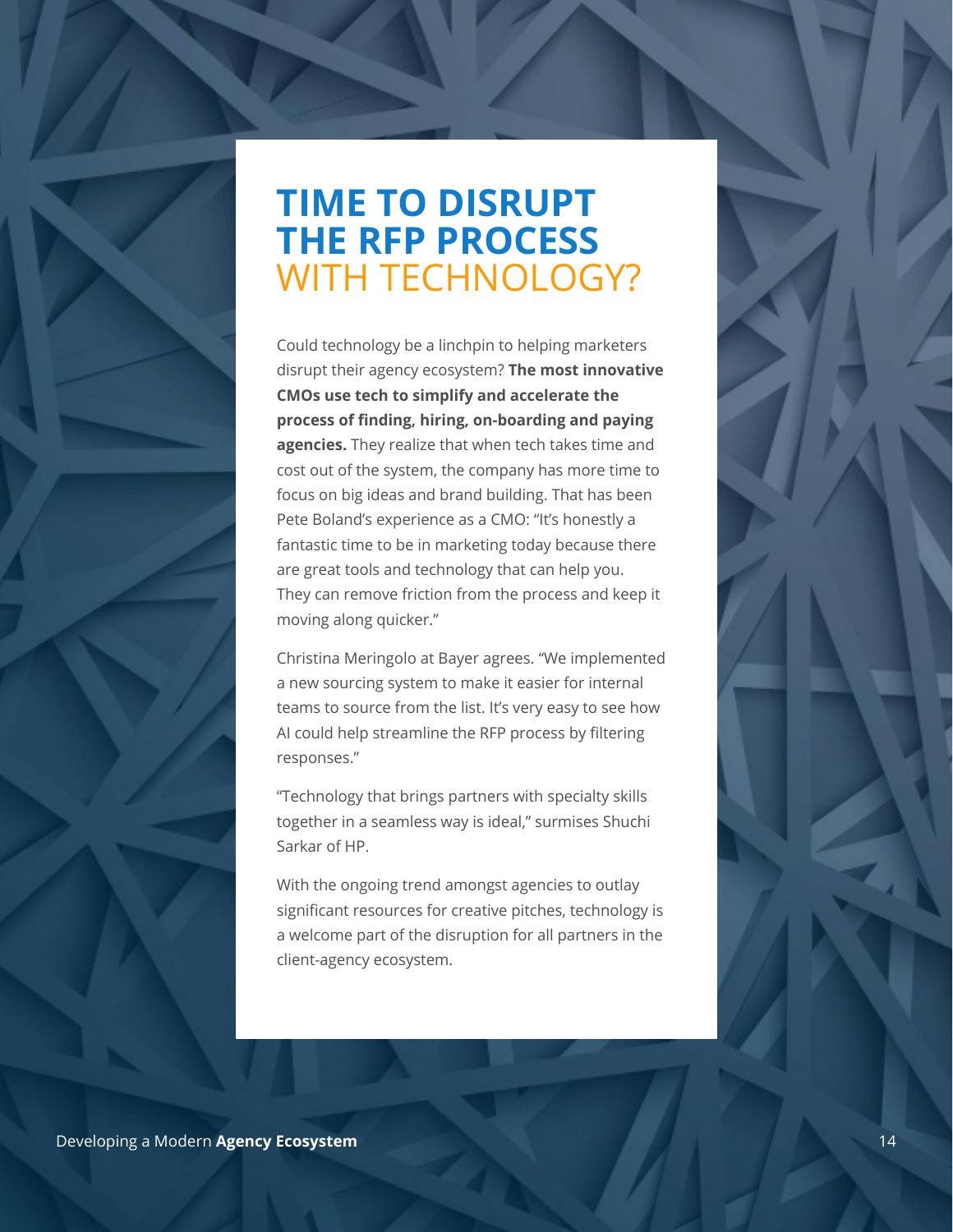### NEXT STEPS

**CMOs must innovate, evolve and use technology to keep pace with the quickly changing marketing landscape.**

# **BEGIN BUILDING**  YOUR ECOSYSTEM



## How to take it from here

"As marketing has gone broader, the single-sourced agency model is becoming obsolete," concludes Kathy Parker of Diageo. Time is running out for brands to begin changing the client-agency model. CMOs must innovate, evolve and use technology to keep pace with the quickly changing marketing landscape.

Below are some key tips to help brands evolve and thrive in this demanding and dynamic environment.

#### **1. Match your agency model to your business needs**

Does one agency serve all your needs or would a collection of specialized agencies better deliver the variety of media your audience demands? Multiple independent agencies can often provide the value, creativity and personalized service you want. Technology can swiftly help you find and on-board the best agencies to meet your specific goals.

#### **2. (Let tech help you) write a better creative brief, then stick to it**

The backbone of any campaign is a strong creative brief, and like most things, technology can help build one. An artificial intelligencepowered dynamic creative brief uses contextual data to prompt you with better questions to steer you toward creating a better brief.

Once you have a solid brief, stick to it. The sheer volume and variety of content that companies need makes it difficult to keep messaging on-brand. The brief should be the key to consistency across multiple market formats and help you avoid fragmentation.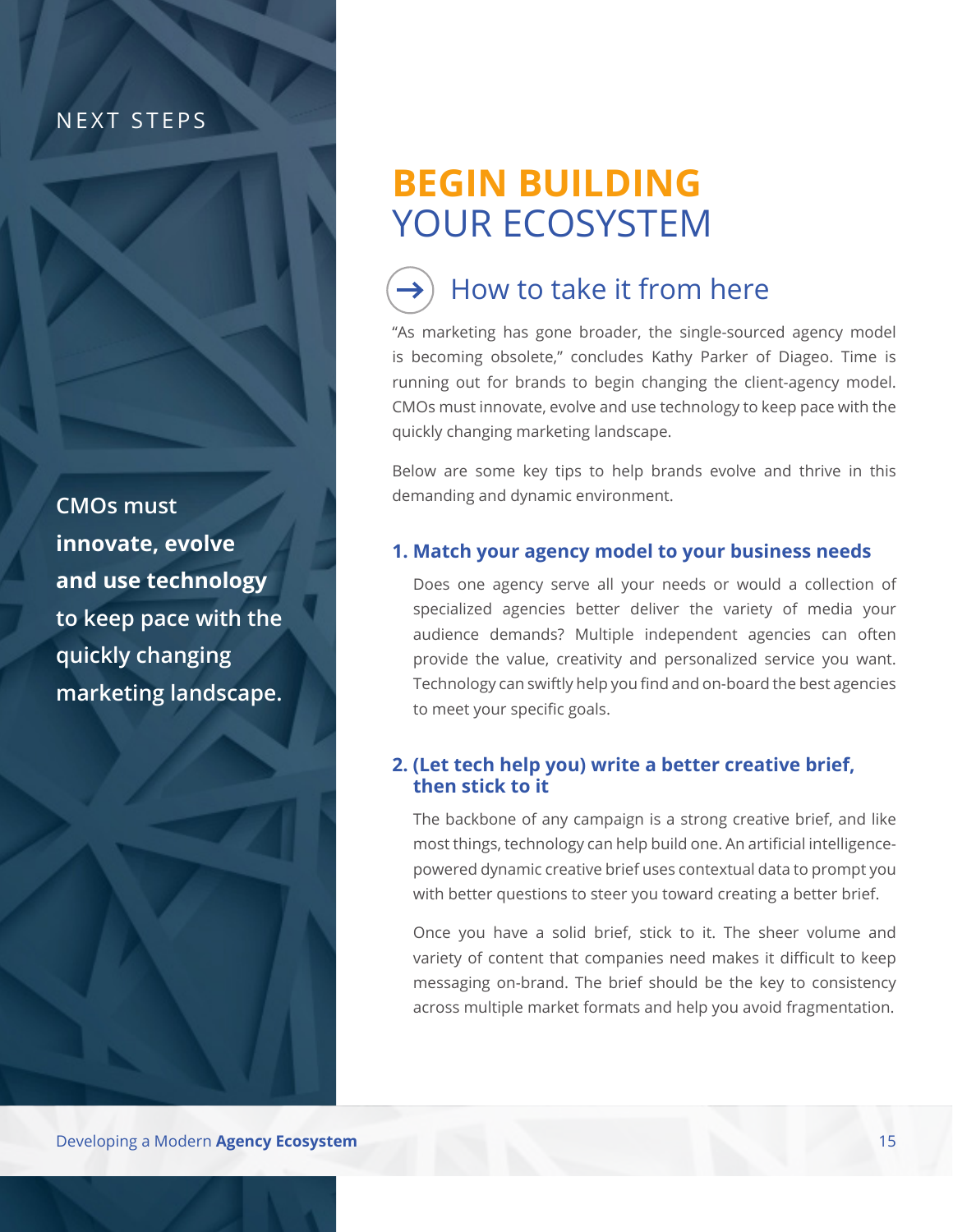**"The ideal agency model is having the right partners with the right capabilities in my arsenal of tools to drive my brand."**

**Kathy Parker** SVP Captain Morgan, Premium Whisky Haig Club and Gordons Gin DIAGEO

#### **3. Build a team of brand leaders**

Assess skills gaps on your team and bring brand leaders on board. These individuals take ownership of the brand, strategy and identity rather than simply giving orders to agencies. Build a team of people who are skilled at communicating ideas across agency partners and reward them for good, actionable ideas.

#### **4. Organize your internal team to manage multiple partners**

Establish ownership and a clear framework to allow for consistent messaging among all partners. Bring internal and external agencies together regularly.

## **As it stands, the shape and fate of the agency-client relationship is clearly in the hands of brands and their CMOs.**

Regardless of the client-agency model employed, it is imperative to manage the ecosystem properly to optimize the relationship for all partners. "It is so important to have a closed-loop relationship between the client, the media agency, and the creative agency to experience real-time optimization…and to learn and grow together as a team," states Shuchi. That mandate could very well serve as your best guide to finding the agency ecosystem that is right for you.